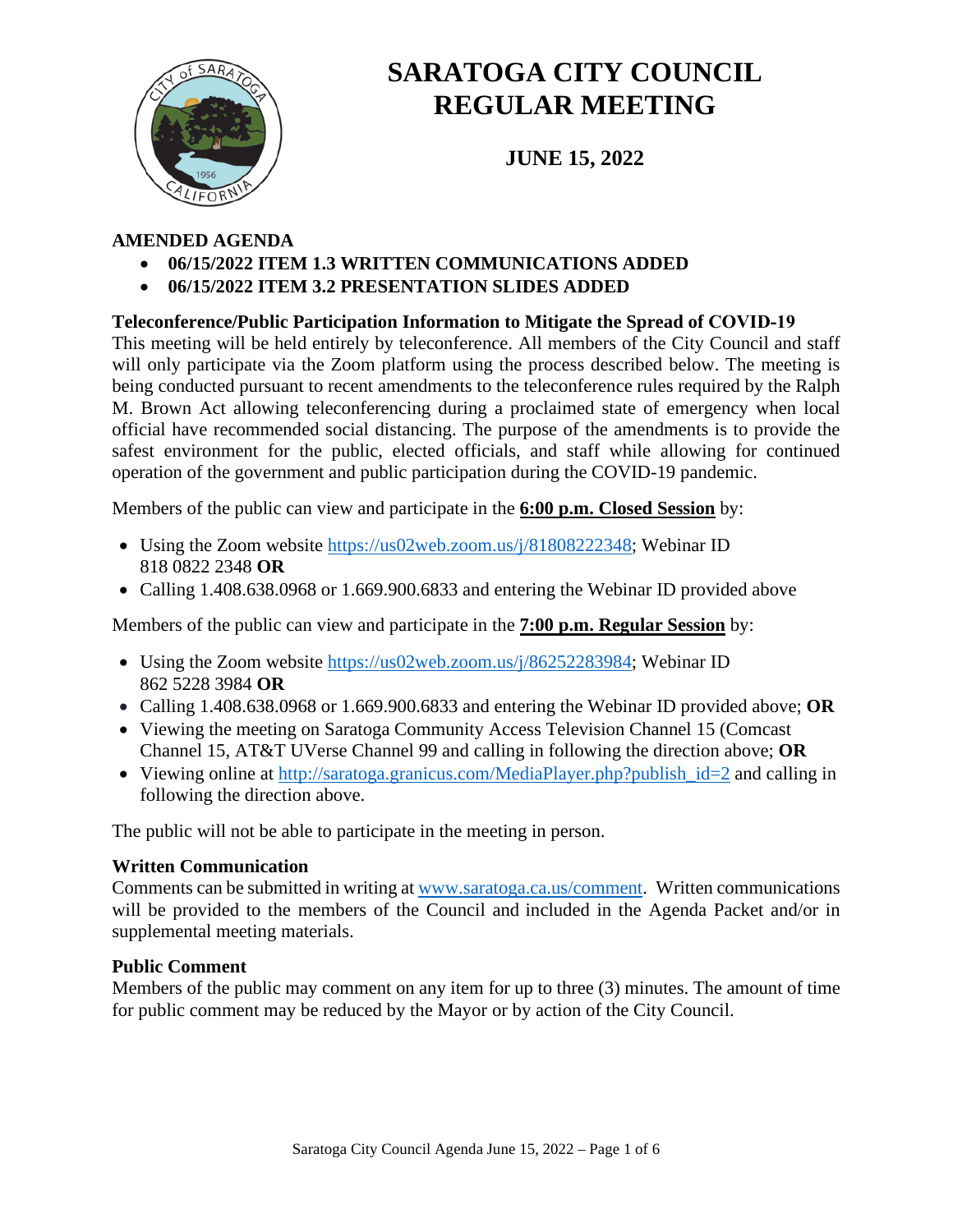#### **Meeting Recording Information**

In accordance with the Saratoga City Council's Meeting Recording Policy, City Council Study Sessions, Joint Meetings, Joint Sessions, Commission Interviews, Retreats, meetings with the Planning Commission, and Regular Session Meetings are recorded and made available following the meeting on the City website.

## **6:00 PM CLOSED SESSION**

#### **PUBLIC EMPLOYEE PERFORMANCE EVALUATION** (Gov't Code Section 54957); Title: City Attorney

## **7:00 PM REGULAR SESSION**

## **ROLL CALL**

#### **REPORT ON POSTING OF THE AGENDA**

*The agenda for this meeting was properly posted on June 9, 2022.*

#### **REPORT FROM CLOSED SESSION**

#### **ORAL COMMUNICATIONS ON NON-AGENDIZED ITEMS**

*Any member of the public may address the City Council on matters not on the Agenda. The law generally prohibits the City Council from discussing or taking action on such items. However, the Council may instruct staff accordingly.*

#### **ANNOUNCEMENTS**

#### **CEREMONIAL ITEM**

Commendation for Christopher Coulter **Recommended Action:** Commend Christopher Coulter for his service on the Saratoga Traffic Safety Commission [Staff Report](https://legistarweb-production.s3.amazonaws.com/uploads/attachment/pdf/1416601/2022_06_15_Chris_Coulter_commendation_staff_report.pdf) Attachment A - [Commendation for Christopher Coulter](https://legistarweb-production.s3.amazonaws.com/uploads/attachment/pdf/1416602/2022_06_15_Commendation_Chris_Coulter.pdf)

#### **SPECIAL PRESENTATION**

Presentation from Catholic Charities on the Santa Clara County Long Term Ombudsman Program

#### **Recommended Action:**

Receive presentation from Catholic Charities on the Santa Clara County Long Term Ombudsman Program. [Staff Report](https://legistarweb-production.s3.amazonaws.com/uploads/attachment/pdf/1413730/2022_06_15_Staff_Report_-_Catholic_Charities_Long_Term_Care_Ombudsman_Program.pdf)

#### **1. CONSENT CALENDAR**

*The Consent Calendar contains routine items of business. Items in this section will be acted on in one motion, unless removed by the Mayor or a Council Member. Any member of the public may speak on an item on the Consent Calendar at this time, or request that the Mayor remove an item from the Consent Calendar for discussion.*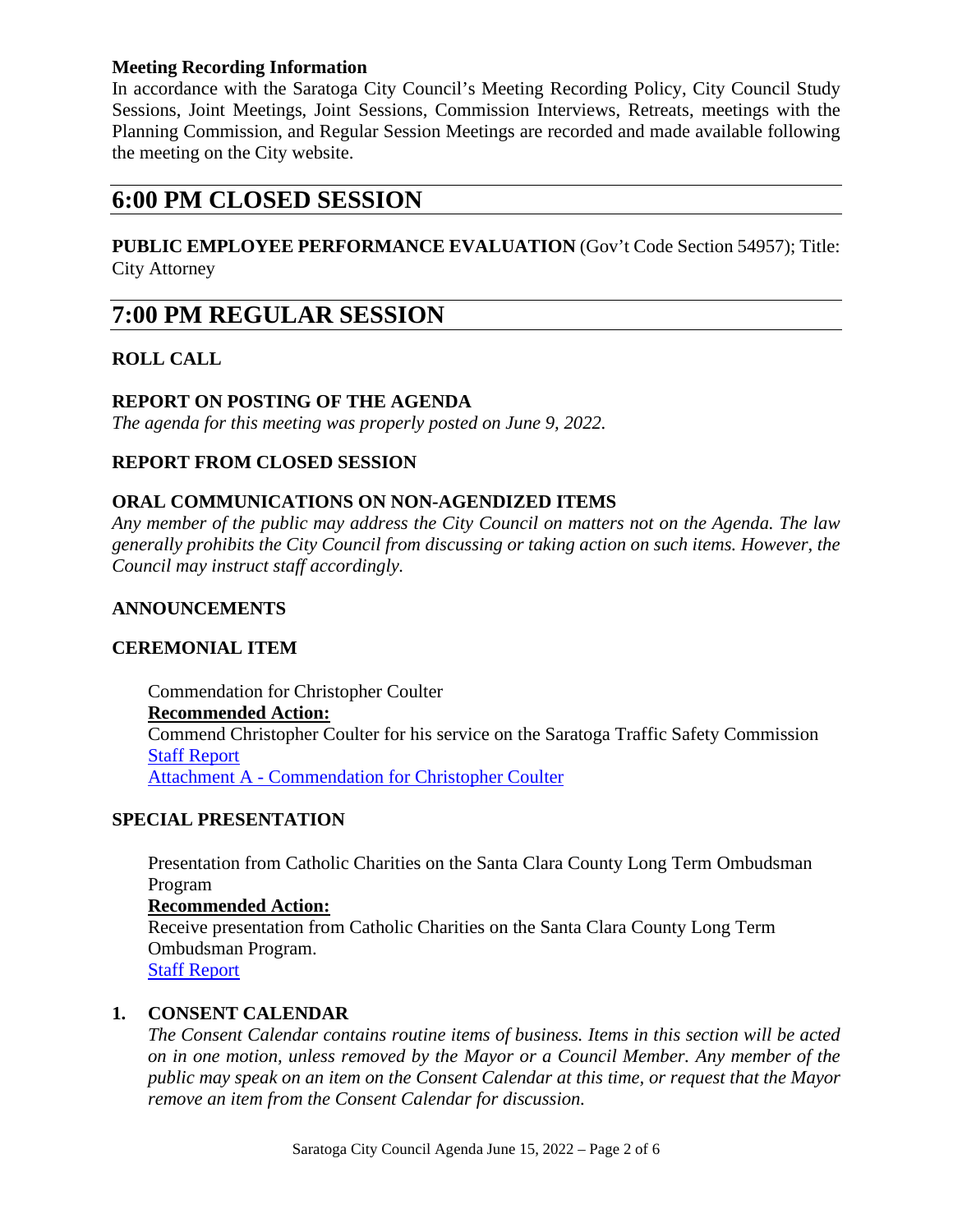## 1.1. City Council Meeting Minutes

#### **Recommended Action:**

Approve the Minutes for the June 1, 2022 City Council Regular Meeting. [Staff Report](https://legistarweb-production.s3.amazonaws.com/uploads/attachment/pdf/1408176/Staff_Report.pdf)

Attachment A - [Minutes for the June 1, 2022 City Council Regular Meeting](https://legistarweb-production.s3.amazonaws.com/uploads/attachment/pdf/1408177/Attachment_A_-_Minutes_for_the_June_1__2022_City_Council_Regular_Meeting.pdf)

## 1.2. Review of Accounts Payable Check Registers

## **Recommended Action:**

Review and accept check registers for the following accounts payable payment cycles: 5/26/22 Period 11; 6/3/2022 Period 12.

[Staff Report](https://legistarweb-production.s3.amazonaws.com/uploads/attachment/pdf/1412478/Staff_Report_-_Meeting_06-15-22_-_Finance_AP.pdf) Attachment A - [Check Register 05-26-2022 Period 11](https://legistarweb-production.s3.amazonaws.com/uploads/attachment/pdf/1412479/Attachment_A_-_Check_Register_05-26-2022_P11.pdf) Attachment B - [Check Register 06-03-2022 Period 12](https://legistarweb-production.s3.amazonaws.com/uploads/attachment/pdf/1412480/Attachment_B_-_Check_Register_06-03-2022_P12.pdf)

1.3. Reconsider and confirm findings pursuant to Assembly Bill 361

## **Recommended Action:**

Reconsider and confirm findings pursuant to Assembly Bill 361 of the continued public health officials' recommendation to social distance and to therefore hold City of Saratoga Brown Act meetings by teleconference.

[Staff Report](https://legistarweb-production.s3.amazonaws.com/uploads/attachment/pdf/1408179/Staff_Report.pdf)

Attachment A - [City Council Resolution 21-073 Authorizing Teleconferenced Mtgs](https://legistarweb-production.s3.amazonaws.com/uploads/attachment/pdf/1408180/Attachment_A_-_City_Council_Resolution_21-073_Authorizing_Teleconferenced_Mtgs_Pursuant_to_AB_361.pdf)  [Pursuant to AB 361](https://legistarweb-production.s3.amazonaws.com/uploads/attachment/pdf/1408180/Attachment_A_-_City_Council_Resolution_21-073_Authorizing_Teleconferenced_Mtgs_Pursuant_to_AB_361.pdf)

Attachment B – [Santa Clara County Health Officer Recommendation regarding public](https://legistarweb-production.s3.amazonaws.com/uploads/attachment/pdf/1408181/Attachment_B___Santa_Clara_County_Health_Officer_Recommendation_regarding_public_meetings.pdf)  [meetings](https://legistarweb-production.s3.amazonaws.com/uploads/attachment/pdf/1408181/Attachment_B___Santa_Clara_County_Health_Officer_Recommendation_regarding_public_meetings.pdf)

[Supplemental Memo 06-15-2022, Item 1.3 Written Communications](https://legistarweb-production.s3.amazonaws.com/uploads/attachment/pdf/1430303/Supplemental_Memo_06-15-2022__Item_1.3_Written_Communications.pdf)

1.4. Transportation Development Act (TDA) Article 3 Application for the Saratoga Avenue Walkway Project.

## **Recommended Action:**

Adopt resolution supporting the Metropolitan Transportation Commission's Transportation Development Act Article 3 Pedestrian/Bicycle Grant Application for the Saratoga Avenue Walkway Project.

[Staff Report](https://legistarweb-production.s3.amazonaws.com/uploads/attachment/pdf/1415468/Staff_Report.pdf) [Attachment A -](https://legistarweb-production.s3.amazonaws.com/uploads/attachment/pdf/1415469/Attachment_A_-_Resolution.pdf) Resolution

1.5. Resolution Establishing the Fiscal Year 2023 Appropriations Limit **Recommended Action:**

Adopt resolution establishing the City of Saratoga's Fiscal Year 2023 Appropriations (Gann) Limit.

[Staff Report](https://legistarweb-production.s3.amazonaws.com/uploads/attachment/pdf/1402545/01._SR_-_Gann_Limit_FY23.pdf)

[Attachment A -](https://legistarweb-production.s3.amazonaws.com/uploads/attachment/pdf/1402546/02._Attach_A_-_Resolution.pdf) Resolution

Attachment B - [California Dept. of Finance Price Factor & Population Information](https://legistarweb-production.s3.amazonaws.com/uploads/attachment/pdf/1402547/03._Attach_B_-_FY23_Gann_Limit_Notification_from_Dept_of_Finance__1_.pdf)

1.6. Resolution Establishing the Fiscal Year 2023 Property Tax Levy for Debt Service Payments on the Arrowhead Community Facility District 2018 Bond

#### **Recommended Action:**

Adopt the attached resolution that sets the Fiscal Year 2023 property tax levy rate for the Arrowhead Community Facility District's 2018 Bond's debt service payment at \$6,000 per parcel for the remaining nineteen (19) participating property owners.

[Staff Report](https://legistarweb-production.s3.amazonaws.com/uploads/attachment/pdf/1413917/NEW_SR_FY_2022-23_Arrowhead_Property_Tax_Levy.pdf)

[Attachment A -](https://legistarweb-production.s3.amazonaws.com/uploads/attachment/pdf/1403564/02._Arrowhead_Tax_Levy_Resolution.pdf) Resolution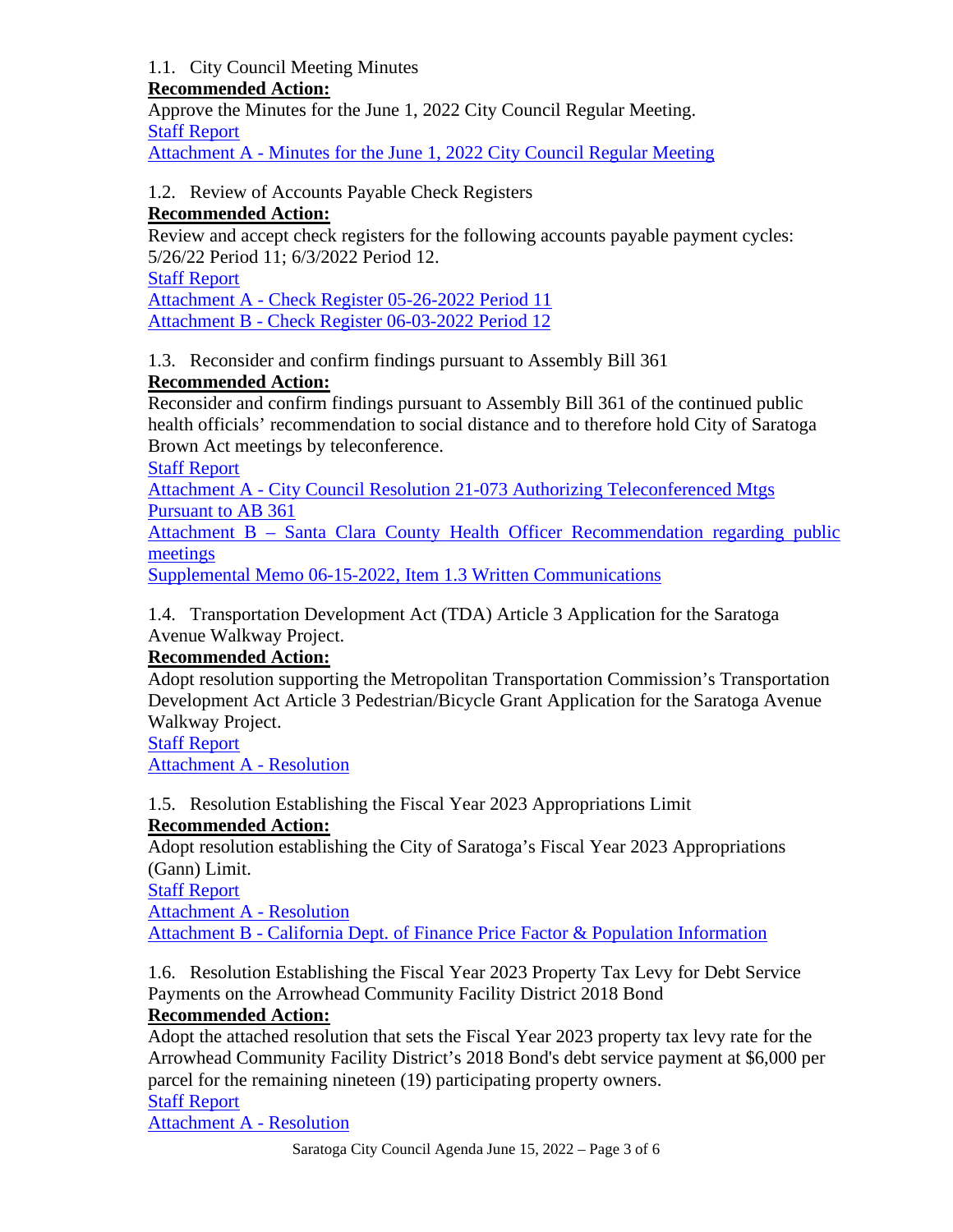1.7. Resolution Establishing the Fiscal Year 2023 Tax Levy Rate for the Library Series 2011 General Obligation Bonds Debt Service

#### **Recommended Action:**

Adopt resolution establishing the Fiscal Year 2023 Tax Levy Rate for the Library Series 2011 General Obligation Bonds Debt Service at \$0.0044 per \$100 of Secured Assessed Value.

[Staff Report](https://legistarweb-production.s3.amazonaws.com/uploads/attachment/pdf/1403608/01._SR_-_FY23_GO_Bond_Tax_Levy.pdf) [Attachment A -Resolution](https://legistarweb-production.s3.amazonaws.com/uploads/attachment/pdf/1403609/02._Attach_A_-_Resolution_GO_Bond.pdf) Attachment B - [Series 2011 Obligation Bonds Debt Service Schedule](https://legistarweb-production.s3.amazonaws.com/uploads/attachment/pdf/1403610/03._Attach_B_-_Debt_Service_Schedule.pdf)

1.8. Adopt the Fiscal Year 2023 Investment Policy

**Recommended Action:** Adopt the Fiscal Year 2023 Investment Policy. [Staff Report](https://legistarweb-production.s3.amazonaws.com/uploads/attachment/pdf/1403630/01._SR_-_FY23_Investment_Policy.pdf) Attachment A - [Proposed FY23 Investment Policy](https://legistarweb-production.s3.amazonaws.com/uploads/attachment/pdf/1413766/02._Attach_A_-_Proposed_FY23_Investment_Policy__1_.pdf)

#### 1.9. Budget Adoption for the Fiscal Year Beginning July 1, 2022

#### **Recommended Action:**

Approve a Resolution adopting the City's Budget of the fiscal year beginning July 1, 2022, and ending on June 30, 2023.

[Staff Report](https://legistarweb-production.s3.amazonaws.com/uploads/attachment/pdf/1413324/01._SR_-_Budget_Adoption_-_Final.pdf) [Attachment A -](https://legistarweb-production.s3.amazonaws.com/uploads/attachment/pdf/1415123/Combined_Budget_Resolution_and_Salary_Table.pdf) Resolution Attachment B - [DRAFT FY23 Adopted Budget](https://legistarweb-production.s3.amazonaws.com/uploads/attachment/pdf/1419322/Final_6-15-22_FY23_Adopted_Budget_Draft.pdf)

## **2. PUBLIC HEARING**

*Items placed under this section of the agenda are those defined by law as requiring a special notice and/or a public hearing or those called by the City Council on its own volition.* 

2.1. Landscaping & Lighting Assessment District LLA-1 - Public Hearing, Approval of Engineer's Report, and Confirmation of Assessments for FY 22-23

#### **Recommended Action:**

Conduct the public hearing and, following consideration of public comments, adopt the Resolution Ordering the Improvements and Confirming the Diagram and Assessments for FY 22-23.

[Staff Report](https://legistarweb-production.s3.amazonaws.com/uploads/attachment/pdf/1413476/Staff_Report_LLA.pdf) Attachment A - [Resolution Ordering Improvements and Confirming the Diagram and](https://legistarweb-production.s3.amazonaws.com/uploads/attachment/pdf/1415456/Attachment_A_-_Reso.pdf)  [Assessments for FY 22-23](https://legistarweb-production.s3.amazonaws.com/uploads/attachment/pdf/1415456/Attachment_A_-_Reso.pdf) Attachment B - [Engineers Report](https://legistarweb-production.s3.amazonaws.com/uploads/attachment/pdf/1413478/Attachment_B_-_Report.pdf)

## **3. GENERAL BUSINESS**

3.1. Beauchamps Park Playground Replacement Project **Recommended Action:**

Approval of design for the Beauchamps Park Playground Replacement Project. [Staff Report](https://legistarweb-production.s3.amazonaws.com/uploads/attachment/pdf/1414939/Staff_Report.pdf) [Attachment A –](https://legistarweb-production.s3.amazonaws.com/uploads/attachment/pdf/1414940/Attachment_A___Design_Plans.pdf) Design Plans

Attachment B - [Inclusive Playground Policy](https://legistarweb-production.s3.amazonaws.com/uploads/attachment/pdf/1419210/Attachment_B_-_Inclusive_Playground_Policy.pdf)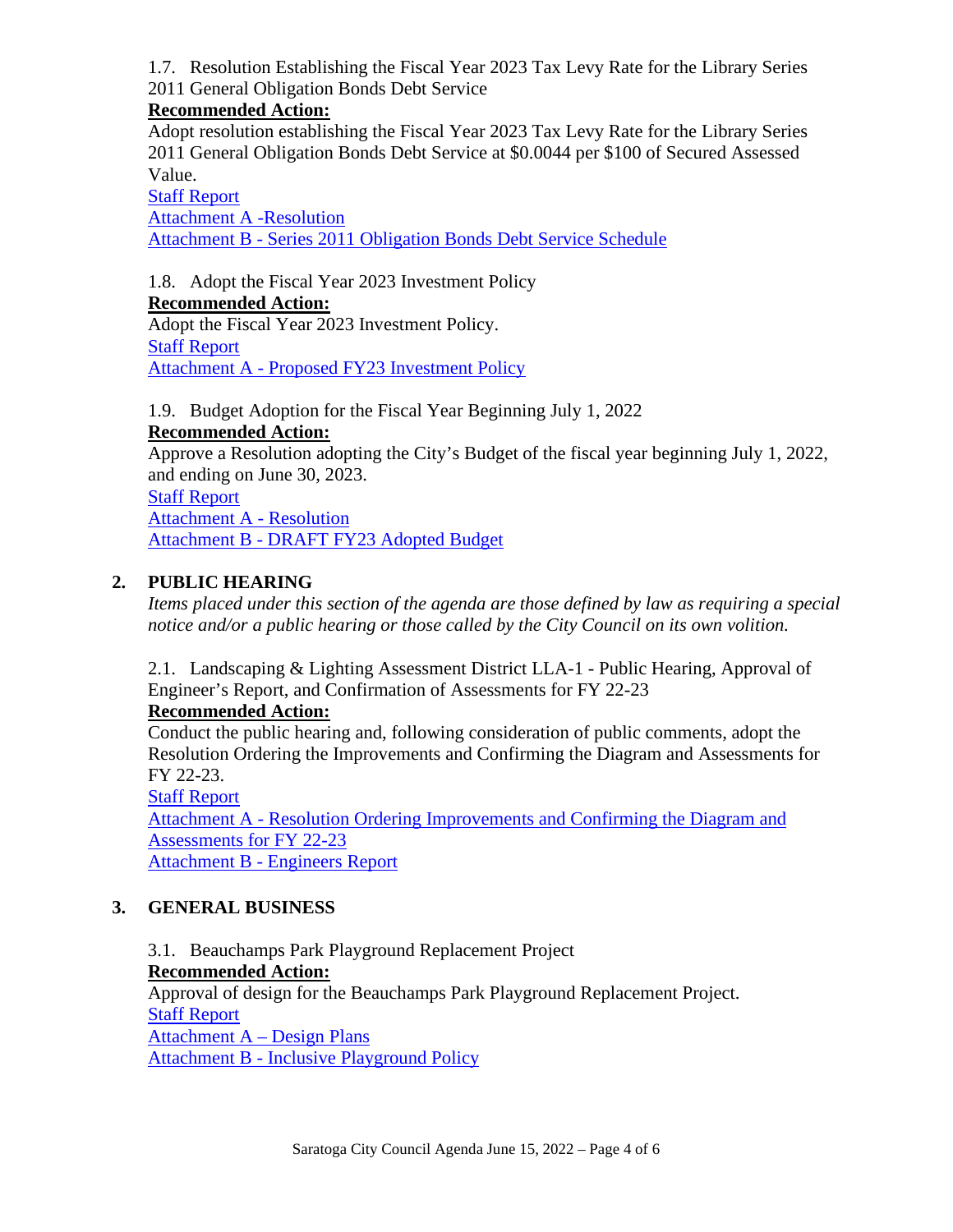3.2. Professional Design Services Contract for the Saratoga Village Parking Districts Improvement Project with Sandis in the amount of \$568,736

## **Recommended Actions:**

1. Approve Professional Design Services for the Saratoga Village Parking Districts Improvement Project Contract with Sandis Civil Engineers Surveyors and Planners, in the amount of \$568,736, and authorize the City Manager to execute the same.

2. Authorize staff to execute change orders to the contract up to \$85,000.

## [Staff Report](https://legistarweb-production.s3.amazonaws.com/uploads/attachment/pdf/1417416/Staff_Report_.pdf)

[Attachment A -](https://legistarweb-production.s3.amazonaws.com/uploads/attachment/pdf/1415466/Attachment_A_-_Contract.pdf) Contract [Presentation Slides \(added 06-15-2022\) Item 3.2](https://legistarweb-production.s3.amazonaws.com/uploads/attachment/pdf/1432067/Presentation_Slides__added_06-15-2022__Item_3.2.pdf)

3.3. Professional Design Services Contract for the Storm Drain Master Plan with Sandis in the amount not-to-exceed \$401,575

#### **Recommended Actions:**

1. Approve a Storm Drain Master Plan Contract with Sandis Civil Engineers Surveyors and Planners, in the amount of \$401,575, and authorize the City Manager to execute the same.

2. Authorize staff to execute change orders to the contract up to \$80,425.

3. Approve attached Budget Resolution to appropriate sufficient funding for the project [Staff Report](https://legistarweb-production.s3.amazonaws.com/uploads/attachment/pdf/1416512/Staff_Report-Rev.pdf)

[Attachment A -](https://legistarweb-production.s3.amazonaws.com/uploads/attachment/pdf/1416521/Attachment_A_-_Contract.pdf) Contract Attachment B - [Budget Resolution](https://legistarweb-production.s3.amazonaws.com/uploads/attachment/pdf/1414002/Attachment_B_-_Budget_Resolution.pdf)

3.4. Promoting Universal Design in the Community

## **Recommended Action:**

Consider directing staff to return with a proposal for a communications program to increase community awareness of the benefits of using universal design principles in residential construction.

[Staff Report](https://legistarweb-production.s3.amazonaws.com/uploads/attachment/pdf/1417462/Staff_Report_Universal_Design.pdf)

## **COUNCIL ASSIGNMENTS**

Mayor Tina Walia

Cities Association of Santa Clara County-City Selection Committee Cities Association of Santa Clara County-Legislative Action Committee Cities Association of Santa Clara County Council Finance Committee Hakone Foundation Executive Board KSAR Community Access TV Board Silicon Valley Clean Energy Authority Board of Directors West Valley Mayors & Managers Association

Vice Mayor Kookie Fitzsimmons Council Finance Committee Hakone Foundation Board of Trustees Santa Clara County Housing and Community Development (HCD) Advisory Committee Saratoga Chamber of Commerce Board Saratoga Sister City Committee Liaison

Saratoga City Council Agenda June 15, 2022 – Page 5 of 6 Council Member Mary-Lynne Bernald Saratoga Historical Foundation Board of Directors